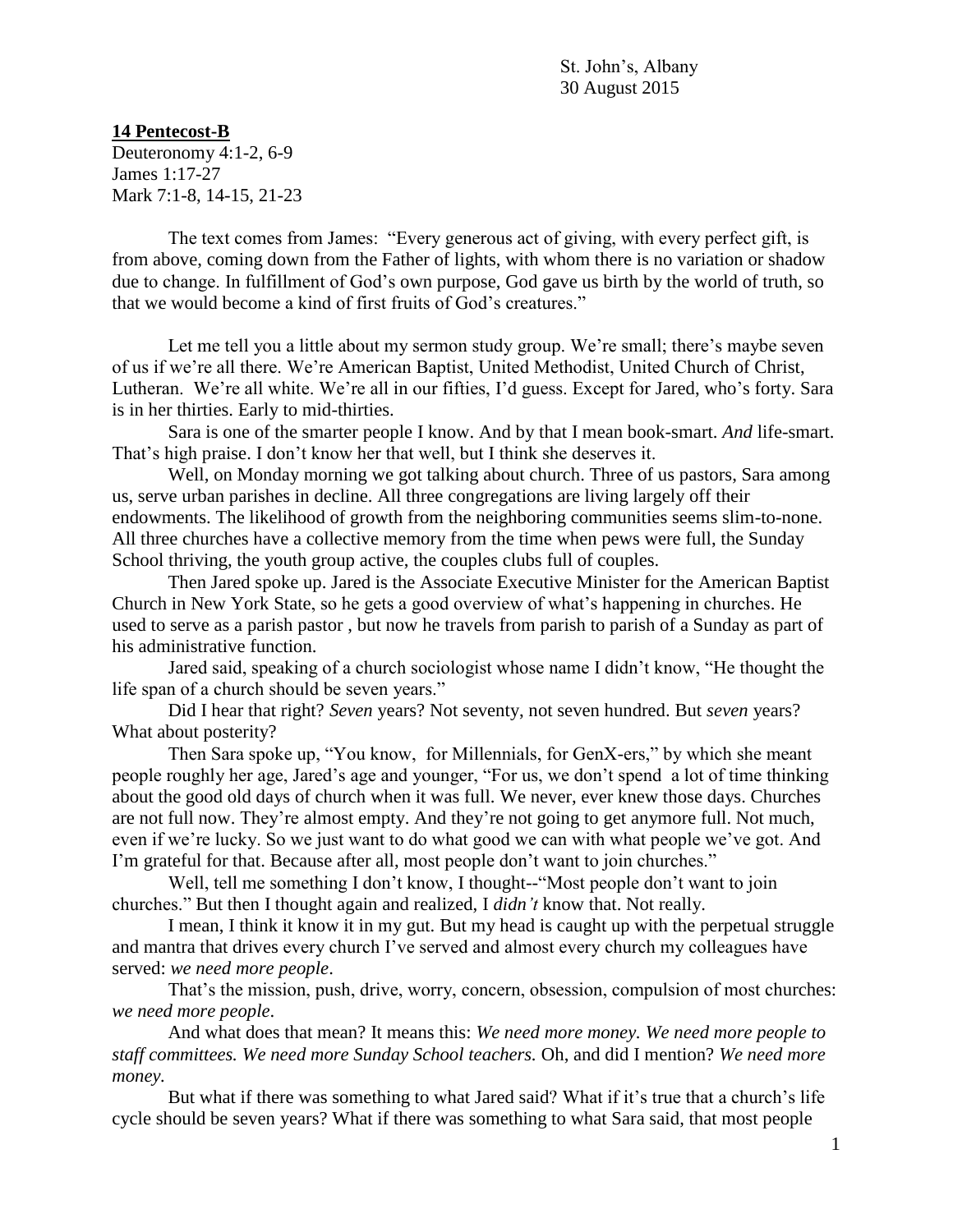don't want to join churches so she is grateful to be able to do what good she and her people can with whomever they've got, knowing they are limited? Limited and finite.

Now, I would be lying to you if I didn't say that ministry is hard work and hard in large part because so many of our congregations are in serious decline and are in denial about how serious that decline is. Not a single parish but one in Rensselaer County can afford a full-time pastor. Yet none of them want to close. It's depressing for a clergy person to run a Bible study that three people show up for. It's painful to know that the same half-dozen or dozen people do the same work year after year and dare not fatigue because then how would the work get done? You see that pattern in church after church.

Makes you think about Jesus words in Matthew, doesn't it? "Come to me, all you who are weary and burdened, and I will give you rest…. For my yoke is easy and my burden is light."

Makes you want to say, "Not in church is it light, Jesus. Not in church."

Or--maybe we're struggling under the wrong yoke. Maybe we are bearing the wrong burden. Maybe we are not paying enough attention to where the yoke of Jesus would lead us because maybe we are set in our ways. Maybe we are stubborn about insisting that we must get more people into our churches, that we keep all our programs running, same as before, that we make our churches look as much as we can the way they looked thirty years ago.

But maybe that's not where the yoke of Jesus is leading us now.

I have to say that I don't think it is.

\*\*\* \*\*\* \*\*\* \*\*\* \*\*\* As you may know, Luther didn't like the book of James. He called it "a gospel of straw." And he called it that because in places it simply refutes the Pauline theology of justification by grace through faith rather than works that we find in Romans and Galatians and Ephesians and other places. James refutes Paul's theology. And he goes so far as to say "For just as the body without the spirit is dead, so faith without works is also dead."

That line of thinking was anathema to Luther. To him it was the embodiment of works righteousness, the idea that we could somehow make ourselves right with God. And truly, few Lutheran pastors of my acquaintance enjoy preaching on James, though I like James and think he's got a lot of good things to say. Because I don't think it's all law and judgment. I do think it's wholesale advocacy for works righteousness. Instead, I think the writer of James is calling us to look seriously for the light and easy burden and yoke of Jesus and to pay attention to what we are being called to do, which may not be to try to preserve a status quo.

So I don't hear judgment in these words; I hear an call to opportunity, to exploration. Listen again to this snippet from our second reading: *For if any are hearers of the word and not doers, they are like those who look at themselves in a mirror; for they look at themselves and, on going away, immediately forget what they were like. But those who look into the perfect law, the law of liberty, and persevere, being not hearers who forget but doers who act—they will be blessed in their doing.*

Which prompts me to ask: What is the church doing? What is our church, St. John's, doing?

We really dare not exist simply for ourselves, trying to get more people in the door so we can prop ourselves up and prop our doors open. So how can we best give of ourselves to a world that doesn't need church very much, a world that, by and large, ignores church?

I think that's the challenge we face as a congregation. Do we live most faithfully by consolidating with First and renewing ourselves as one somewhat larger congregation? Do we declare our lifecycle complete and give away our assets to those organizations that need them, individually finding other places to worship? Do we downsize in some way, moving to a parttime ministry in a smaller location?